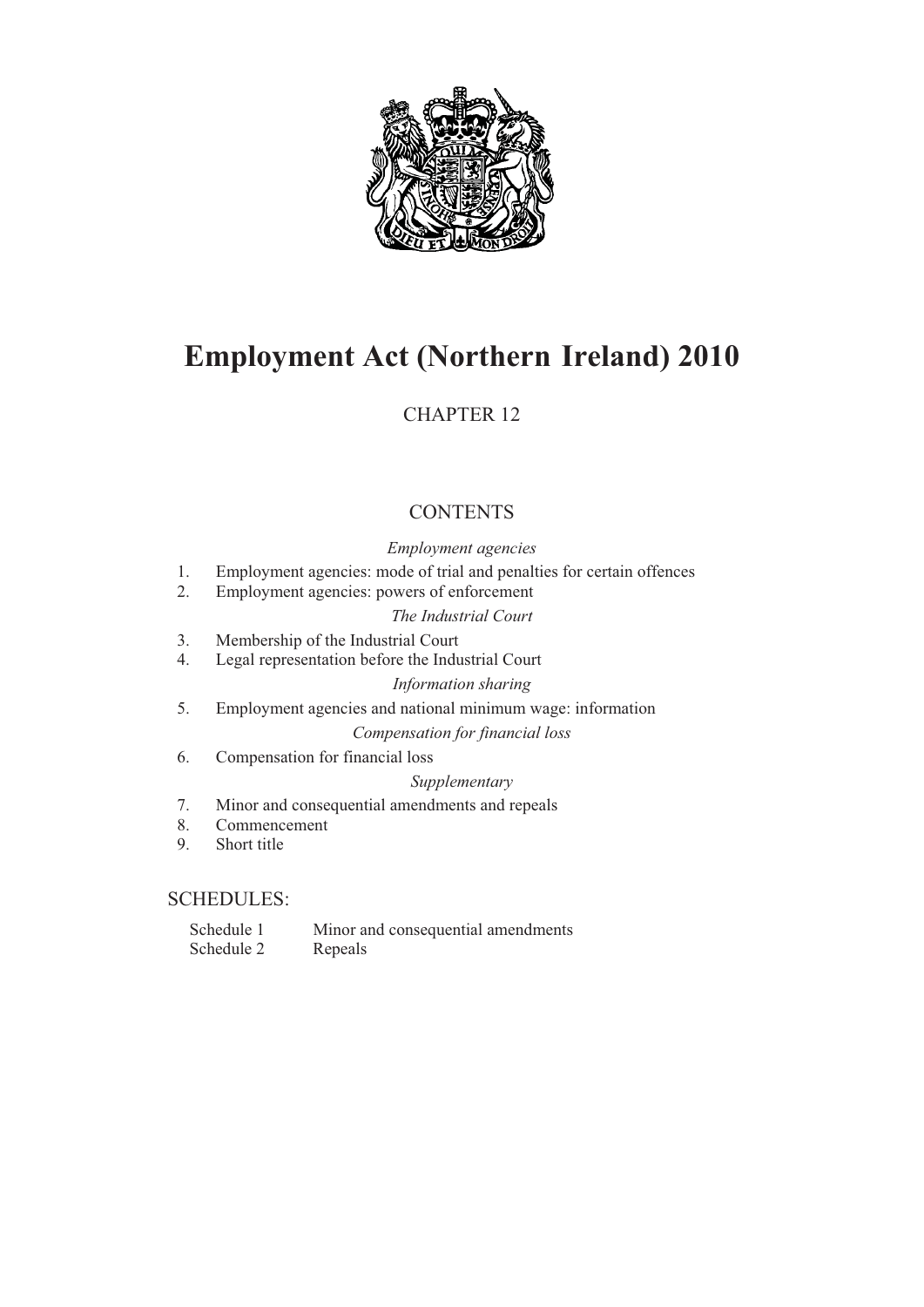

# Employment Act (Northern Ireland) 2010

#### 2010 CHAPTER 12

An Act to make provision about the enforcement of legislation relating to employment agencies and the minimum wage; to make provision about the membership of, and representation before, the Industrial Court; to provide for compensation for financial loss in cases of unlawful underpayment or nonpayment; and for connected purposes. [2nd August 2010]

E IT ENACTED by being passed by the Northern Ireland Assembly and  $B<sup>E</sup>$  IT ENACTED by being passed by as follows:

#### *Employment agencies*

#### **Employment agencies: mode of trial and penalties for certain offences**

**1.**(1) In the Employment (Miscellaneous Provisions) (Northern Ireland) Order 1981 (NI 20), in each of Articles 5B, 6(3) and 7(2), for the words from "on summary conviction" to the end substitute "—

- (a) on conviction on indictment, to a fine;
- (b) on summary conviction, to a fine not exceeding the statutory maximum.".

(2) Subsection (1) does not apply in relation to an offence committed before the commencement of that subsection.

## **Employment agencies: powers of enforcement**

**2.**(1) In the Employment (Miscellaneous Provisions) (Northern Ireland) Order 1981 (NI 20), Article 7B (powers of officers) is amended as follows.

(2) In paragraph (1) for sub-paragraph (b) substitute

- "(b) inspect
	- (i) any records required to be kept under this Part; and
	- (ii) any financial records not falling within head (i) which he may reasonably require to inspect for the purpose of ascertaining whether the provisions of this Part and of any regulations made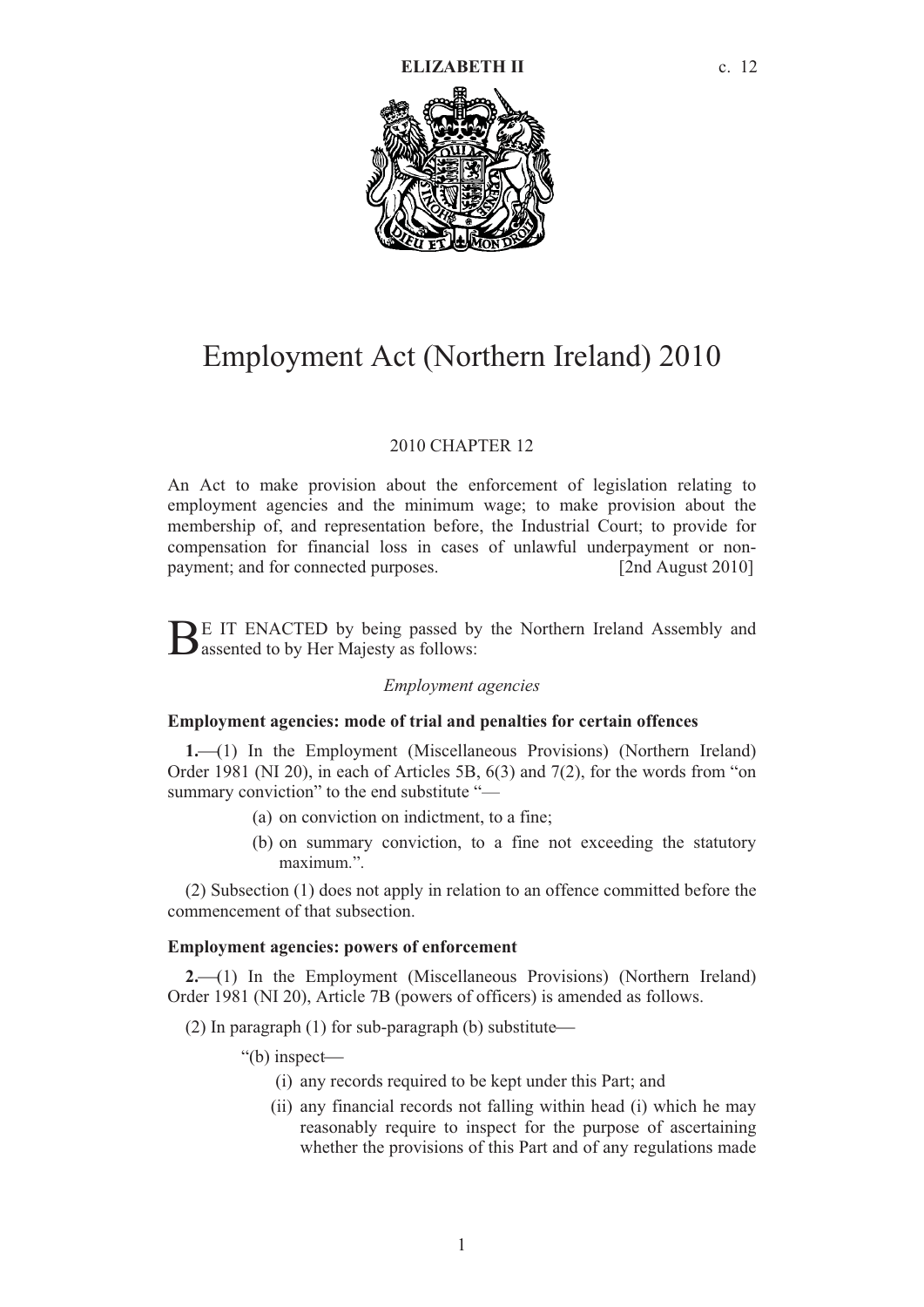under this Part are being complied with or of enabling the Department to exercise its functions under this Part;".

(3) In paragraph (2) for the words from "he may require" to the end substitute "the officer may by notice in writing require the person carrying on the employment agency or employment business to furnish him with the record or information at such time and place as he may specify.".

(4) After paragraph (2) insert—

"(2A) Where a person carrying on an employment agency or employment business fails to comply with paragraph (2) in relation to any record or information and the officer has reasonable cause to believe that the record or information is kept by—

- (a) a person concerned with the carrying on of the employment agency or employment business, or
- (b) a person formerly so concerned,

the officer may by notice in writing require that person to furnish him with the record or information at such time and place as he may specify.

(2B) Where a person carrying on an employment agency or employment business fails to comply with paragraph (2) in relation to any financial record which is kept by a bank, an authorised officer may by notice in writing require the bank to furnish the record or other document to him at such time and place as he may specify.

(2C) In paragraph (2B)

- (a) "authorised officer", in relation to a notice, means an officer who is authorised in relation to that notice by a senior officer of the Department (within the meaning given by Article 2(3) of the Departments (Northern Ireland) Order 1999 (NI 1));
- (b) "bank" means a person who has permission under Part 4 of the Financial Services and Markets Act 2000 (c. 8) to accept deposits.

(2D) An officer may take copies of any record inspected by or furnished to him under this Article.

(2E) An officer may, for the purposes of paragraph (2D), remove a record from the premises where it is inspected by or furnished to him; but he must return it as soon as reasonably practicable.".

- $(5)$  In paragraph  $(9)$ —
- (a) for "sub-paragraph (a) or (b) of paragraph (1)" substitute "paragraph  $(1)(a)$  or (b),  $(2D)$  or  $(2E)$ ";
- (b) for "sub-paragraph (c) of that paragraph or under paragraph (2)" substitute "paragraph  $(1)(c)$ ,  $(2)$ ,  $(2A)$  or  $(2B)$ ".

#### *The Industrial Court*

## **Membership of the Industrial Court**

**3.** In Article 91A of the Industrial Relations (Northern Ireland) Order 1992 (NI 5) for paragraphs (1) to (7) substitute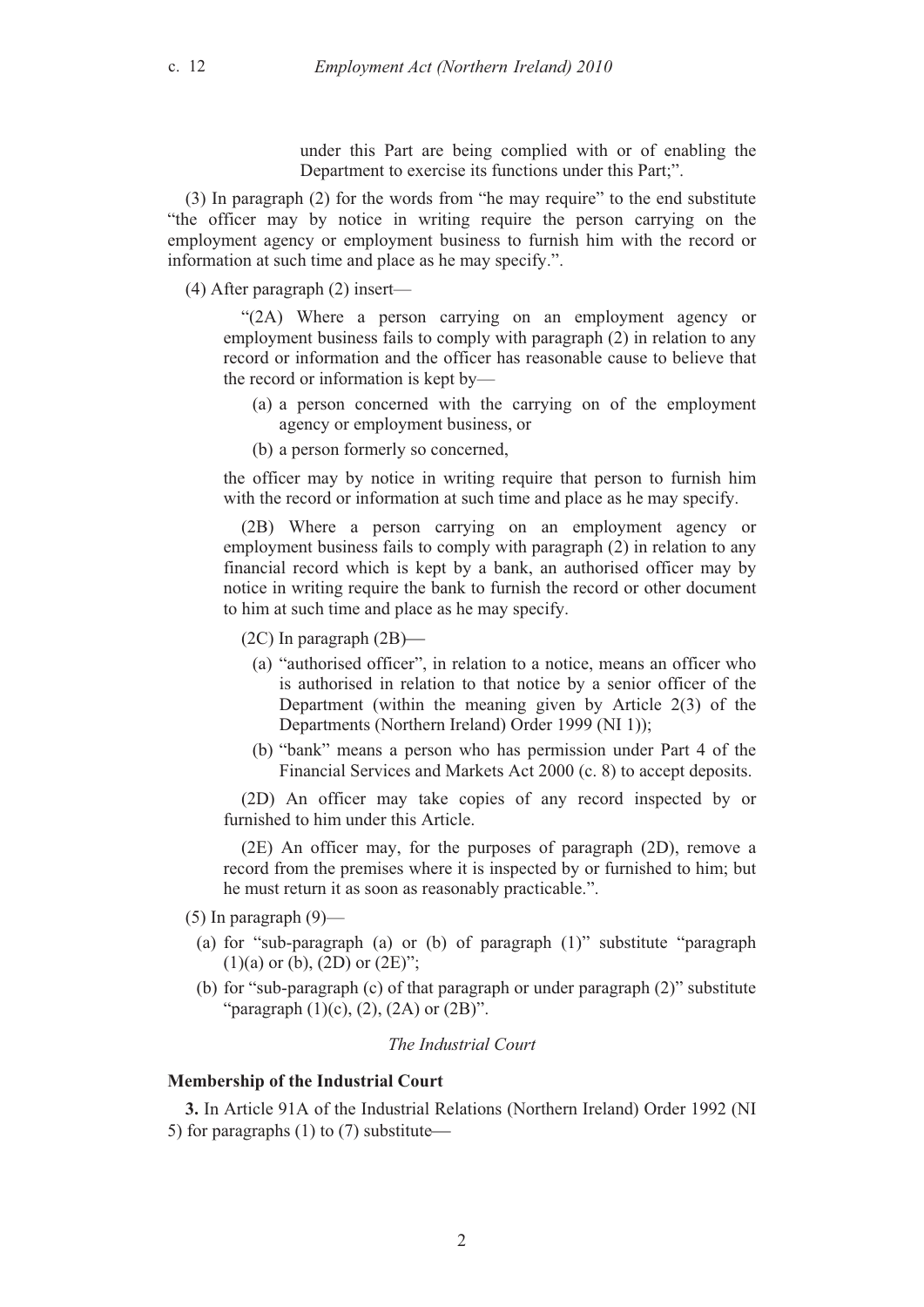"(1) The Department shall by regulations provide for the membership of the Industrial Court.

(2) Regulations under paragraph (1)

- (a) shall include provision for the appointment of a chairman;
- (b) may include provision for the appointment of a deputy chairman;
- (c) shall require the appointment as other members of persons experienced in industrial relations, including some persons whose experience is as representatives of employers and some whose experience is as representatives of workers;
- (d) may provide for the functions of the chairman to be exercised in circumstances prescribed by the regulations by the deputy chairman or by another member;
- (e) may provide for the removal or suspension of members in circumstances prescribed by the regulations;
- (f) may provide for the members otherwise to hold and vacate office in accordance with their terms of appointment.".

#### **Legal representation before the Industrial Court**

**4.** In Article 92 of the Industrial Relations (Northern Ireland) Order 1992 (NI  $5)$ —

- (a) omit paragraph  $(3)(f)$ ; and
- (b) for paragraph (4) substitute

"(4) In any proceedings before the Court under Article  $84(2)(e)(ii)$ (settlement of trade dispute by arbitration) no person shall be entitled to appear by counsel or solicitor.".

## *Information sharing*

#### **Employment agencies and national minimum wage: information**

**5.** (1) In the National Minimum Wage Act 1998 (c. 39), in section 15 (information obtained by officers), after subsection (5A) insert—

"(5B) Information to which this section applies—

- (a) may be supplied by, or with the authorisation of, the Secretary of State to an officer acting for the purposes of Part 2 of the Employment (Miscellaneous Provisions) (Northern Ireland) Order 1981 for any purpose relating to that Part; and
- (b) may be used by an officer acting for the purposes of that Part for any purpose relating to that Part."

(2) In the Employment (Miscellaneous Provisions) (Northern Ireland) Order 1981 (NI 20), in Article 7B (powers of officers), paragraph (10) is amended as follows—

- (a) after "this Article" insert "(or pursuant to section 15(5B) of the National Minimum Wage Act 1998)";
- (b) after sub-paragraph (d) insert "or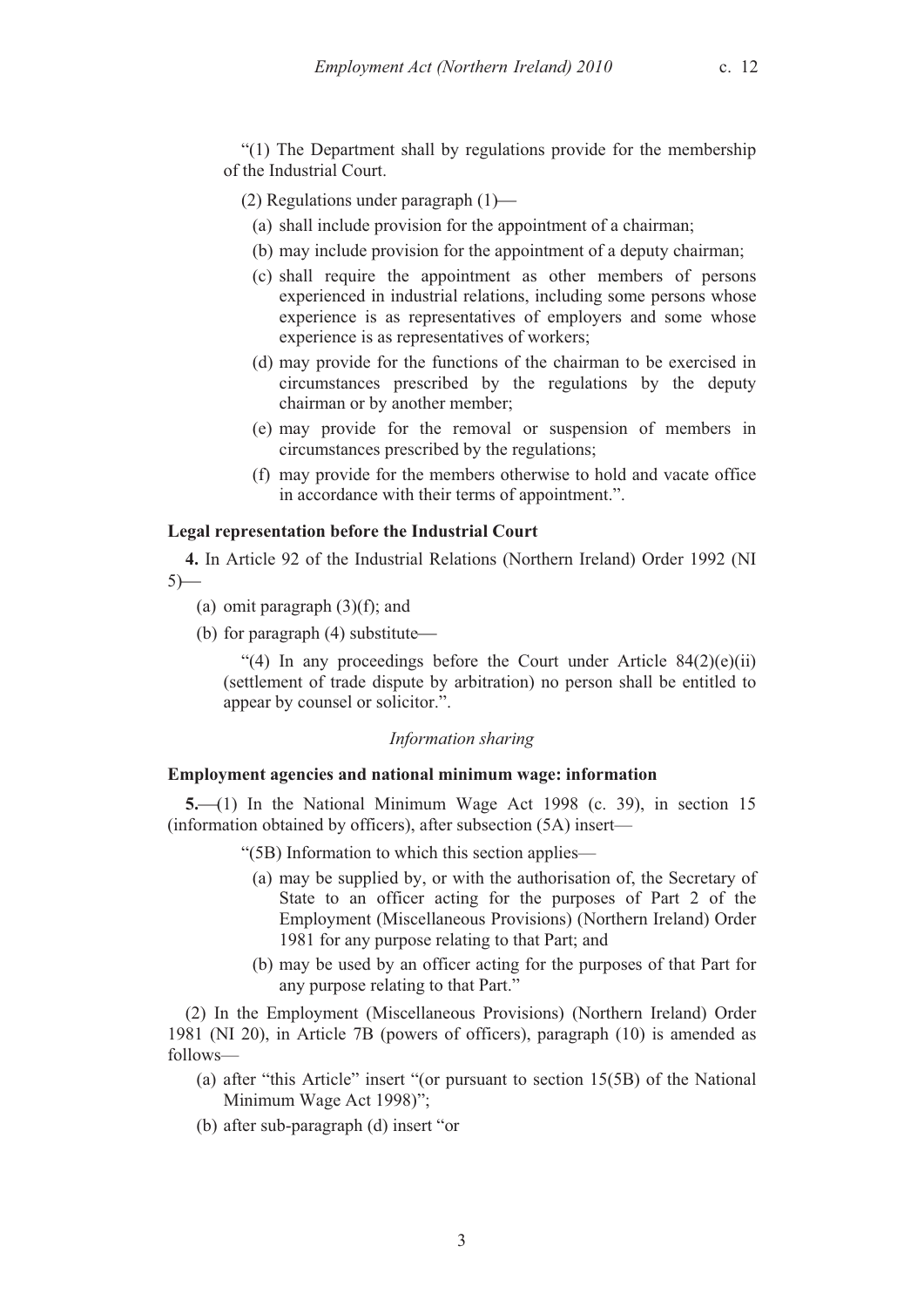(e) to an officer acting for the purposes of the National Minimum Wage Act 1998 for any purpose relating to that Act.".

#### *Compensation for financial loss*

#### **Compensation for financial loss**

**6.**(1) In Article 56 of the Employment Rights (Northern Ireland) Order 1996 (NI 16) (determination of complaints relating to deductions from wages or payments to employer)

- (a) the existing provision becomes paragraph (1), and
- (b) after that provision insert

"(2) Where a tribunal makes a declaration under paragraph (1), it may order the employer to pay to the worker (in addition to any amount ordered to be paid under that paragraph) such amount as the tribunal considers appropriate in all the circumstances to compensate the worker for any financial loss sustained by him which is attributable to the matter complained of.".

(2) In Article 198 of that Order (determination of questions relating to redundancy payments), at the end insert

"(5) Where a tribunal determines under paragraph (1) that an employee has a right to a redundancy payment, it may order the employer to pay to the employee such amount as the tribunal considers appropriate in all the circumstances to compensate the employee for any financial loss sustained by him which is attributable to the non-payment of the redundancy payment.".

(3) This section does not have effect in relation to proceedings on a complaint presented to the industrial tribunal before the commencement of this section.

#### *Supplementary*

#### **Minor and consequential amendments and repeals**

**7.** (1) The statutory provisions set out in Schedule 1 have effect subject to the minor and consequential amendments specified in that Schedule.

(2) The statutory provisions set out in Schedule 2 are repealed to the extent specified in the second column of that Schedule.

#### **Commencement**

**8.**(1) Section 3 comes into operation on such day as the Department for Employment and Learning may by order appoint.

(2) The remaining provisions of this Act come into operation on the day after that on which this Act receives Royal Assent.

(3) An order under subsection (1) may contain such transitional or saving provisions as the Department for Employment and Learning thinks appropriate.

#### **Short title**

**9.** This Act may be cited as the Employment Act (Northern Ireland) 2010.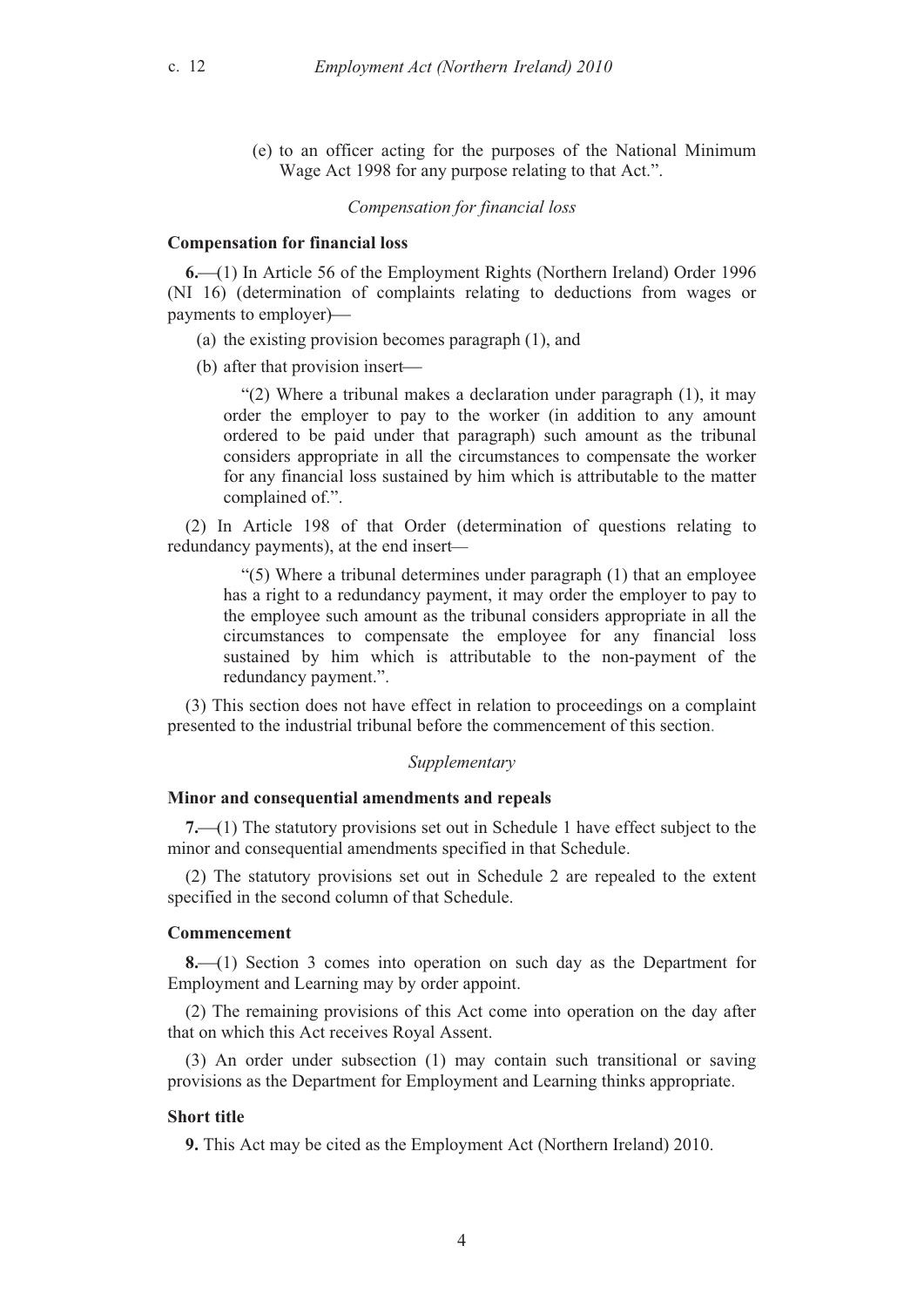## **SCHEDULES**

#### SCHEDULE 1

Section 7.

## MINOR AND CONSEQUENTIAL AMENDMENTS

*The Employment and Training Act (Northern Ireland) 1950 (c. 29)* 

1. In section 1(1A)(d) for "the Department" substitute "any person".

*The Industrial Training (Northern Ireland) Order 1984 (NI 9)* 

 $2$ , (1) In Schedule 2 in paragraph 2(2) for head (b) substitute

- "(b) an equal number of persons appearing to the Department to be representative
	- (i) of employers engaging in the industry; and
	- (ii) of employees in the industry;".

(2) In Schedule 2 after paragraph 2(2) insert

- "(2A) The Minister shall consult
	- (a) such organisations representative of employers as appear to the Minister to be appropriate about the arrangements for making an appointment under sub-paragraph  $(2)(b)(i)$ ;
	- (b) such organisations representative of employees as appear to the Minister to be appropriate about the arrangements for making an appointment under sub-paragraph (2)(b)(ii).".

*The Employment and Training (Amendment) (Northern Ireland) Order 1988 (NI 10)* 

3. In Article 4(1) for "the Department", in the second place where it occurs, substitute "any person".

*The Industrial Relations (Northern Ireland) Order 1992 (NI 5)* 

 $4-(1)$  In Article 69–

(a) in paragraph (1) omit ", after consultation with the Agency,"; and

(b) after that paragraph insert

"(1A) The Department shall consult the Agency about the arrangements for making an appointment under paragraph (1).".

(2) In Article 92(7) for "The Arbitration Act (Northern Ireland) 1937" substitute "Part 1 of the Arbitration Act 1996".

(3) In Schedule 4 for paragraph 2 substitute

" $2$ .—(1) The Agency shall consist of the following persons appointed by the Minister

(a) a chairman; and